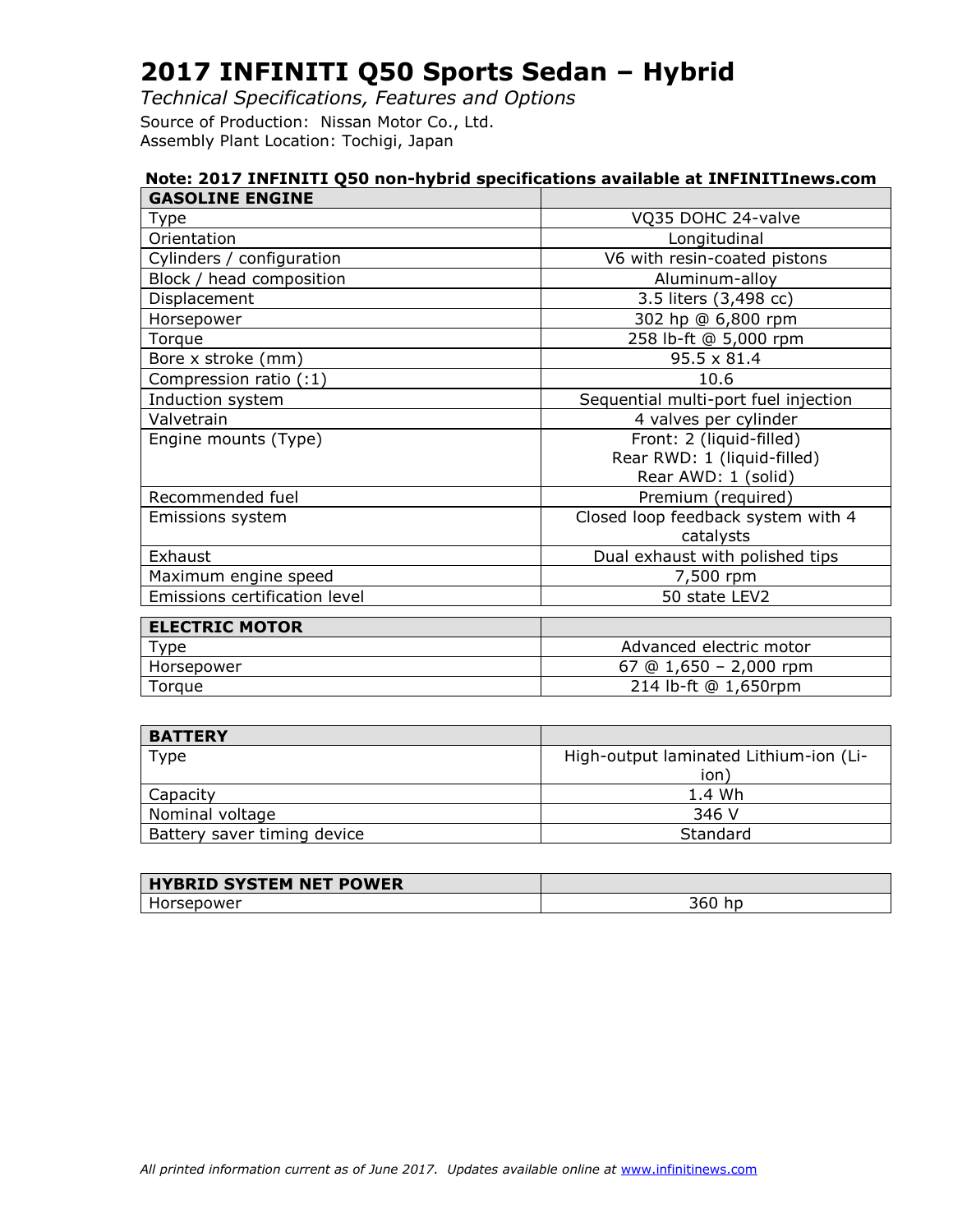| <b>DRIVETRAIN</b>                                                  |                 | Q50 Hybrid Premium | Q50 Hybrid Premium<br><b>AWD</b>                             |
|--------------------------------------------------------------------|-----------------|--------------------|--------------------------------------------------------------|
| Drive configuration<br>Front engine/rear-wheel drive               |                 | S                  |                                                              |
| Front engine/ATESSA ET-S® all-wheel<br>drive                       |                 |                    | S                                                            |
| Transmission type                                                  |                 |                    | 7-speed automatic w/Sport mode and Downshift<br>Rev Matching |
| <b>Adaptive Shift Control</b>                                      |                 |                    | S                                                            |
| Hill Start Assist                                                  |                 | S                  |                                                              |
| Gear ratios (:1)                                                   | 1 <sup>st</sup> |                    | 4.783                                                        |
|                                                                    | 2 <sub>nd</sub> |                    | 3.102                                                        |
|                                                                    | 3 <sup>rd</sup> |                    | 1.984                                                        |
|                                                                    | 4 <sup>th</sup> |                    | 1.371                                                        |
|                                                                    | 5 <sup>th</sup> |                    | 1.000                                                        |
| 6 <sup>th</sup>                                                    |                 | 0.870              |                                                              |
|                                                                    | 7 <sup>th</sup> |                    | 0.775                                                        |
|                                                                    | Rev.            |                    | 3.858                                                        |
| Final drive ratio $(1)$                                            |                 | 2.611              |                                                              |
| Advanced Vehicle Dynamic Control (VDC)<br>with cancellation switch |                 |                    | S                                                            |

| <b>BODY, SUSPENSION AND STEERING</b>          | <b>Q50 Hybrid Premium</b> | <b>Q50 Hybrid Premium</b><br><b>AWD</b>                   |
|-----------------------------------------------|---------------------------|-----------------------------------------------------------|
| Unibody<br>Body type                          |                           | High-strength steel corrosion-resistant,<br>aluminum hood |
| Front suspension                              |                           | Independent double-wishbone w/stabilizer bar              |
| Rear suspension                               |                           | Multi-link independent w/stabilizer bar                   |
| Sport tuning with double-piston KYB<br>shocks |                           | S                                                         |
| Steering type                                 | Direct Adaptive Steering  |                                                           |
| Steering ratio - Direct Adaptive Steering     | $12.07 - 32.94$           | $11.86 - 32.36$                                           |
| Turning diameter (feet)                       | 36.7                      | 37.4                                                      |
| Turns (lock-to-lock)                          | 2.12                      | 2.02                                                      |

| <b>BRAKES</b>                                                |                            | <b>Q50 Hybrid Premium</b> | <b>Q50 Hybrid Premium</b><br><b>AWD</b>          |
|--------------------------------------------------------------|----------------------------|---------------------------|--------------------------------------------------|
| Type                                                         |                            |                           | Electric Driven Intelligent Brake (regenerative) |
| Power-assisted<br>vented disc (in.)                          | Front<br>$12.6 \times 1.1$ |                           | S                                                |
|                                                              | Rear<br>$12.1 \times 0.6$  |                           | S                                                |
| Electronic Brake force Distribution                          |                            |                           | S                                                |
| Brake Assist with Preview Braking<br>Function                |                            |                           | S                                                |
| 4-wheel/4-channel/4-sensor Anti-lock<br>Braking System (ABS) |                            |                           | S                                                |
| Parking brake                                                |                            |                           | Foot-operated                                    |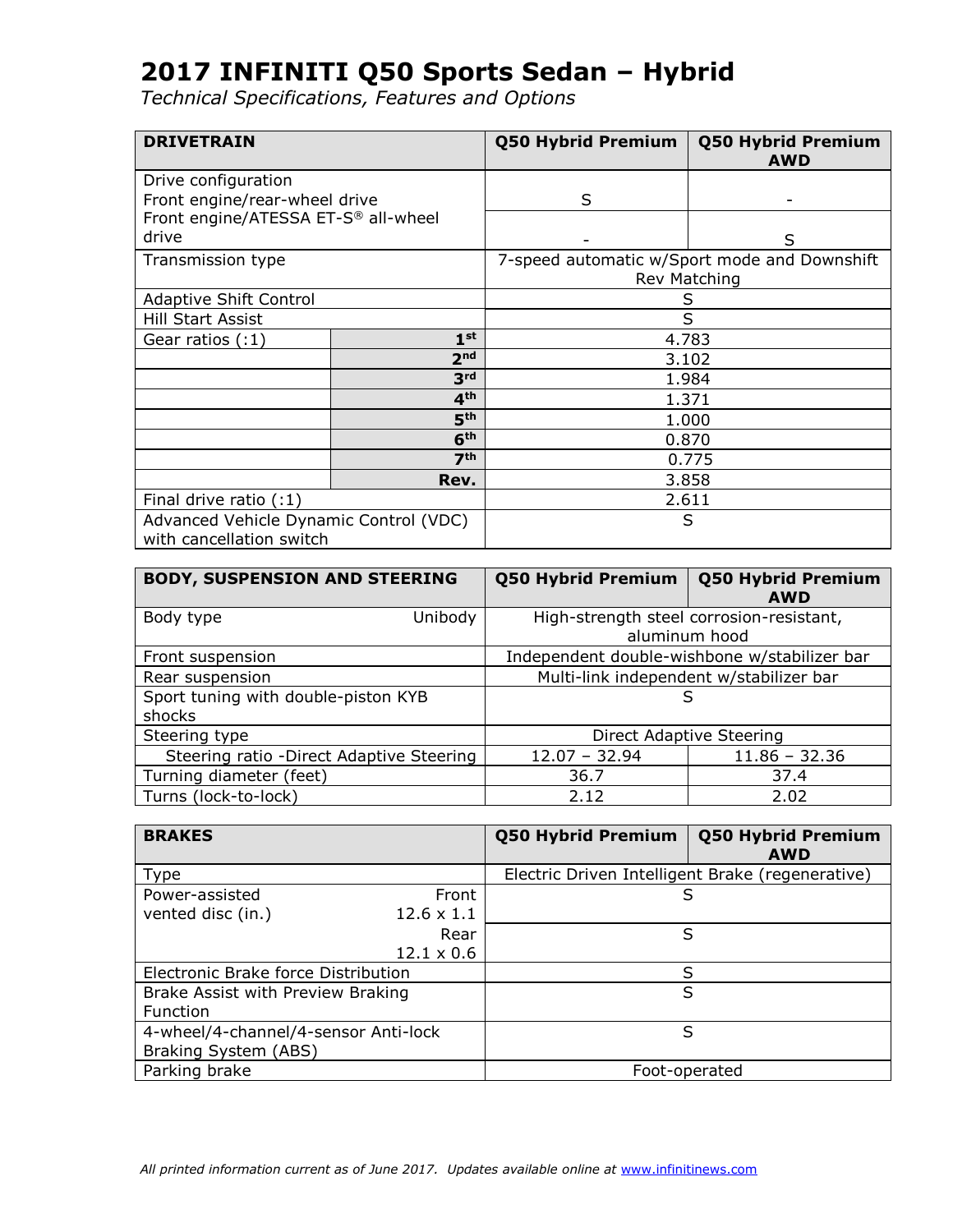| <b>WHEELS AND TIRES</b> |                         | <b>Q50 Hybrid Premium</b> | <b>Q50 Hybrid Premium</b><br><b>AWD</b> |
|-------------------------|-------------------------|---------------------------|-----------------------------------------|
| Wheels                  |                         |                           |                                         |
| Aluminum-alloy          | 19x8.5-in split 5-spoke |                           |                                         |
|                         | machine finish          |                           |                                         |
| <b>Tires</b>            |                         |                           |                                         |
| All-Season              | Dunlop 245/40R19        |                           |                                         |
| Summer                  | Dunlop 245/40R19        |                           |                                         |

| <b>EXTERIOR DIMENSIONS (inches)</b> | <b>Q50 Hybrid Premium</b> | <b>Q50 Hybrid Premium</b><br><b>AWD</b> |
|-------------------------------------|---------------------------|-----------------------------------------|
| Wheelbase                           |                           | 112.2                                   |
| Overall length                      |                           | 188.3                                   |
| Overall width                       | 71.8                      |                                         |
| Overall height                      | 56.8                      | 57.2                                    |
| Front track width                   | 60.4                      | 60.4                                    |
| Rear track width                    | 61.4                      | 61.4                                    |
| Minimum ground clearance            | 5.1                       | 4.8                                     |
| Coefficient of Drag (Cd)            | 0.27                      | 0.28                                    |

| <b>EXTERIOR FEATURES AND OPTIONS</b>                                                            | <b>Q50 Hybrid Premium</b> | <b>Q50 Hybrid Premium</b><br><b>AWD</b> |
|-------------------------------------------------------------------------------------------------|---------------------------|-----------------------------------------|
| Signature LED headlights (LED high/low<br>beam), daytime running lights                         | S                         |                                         |
| Automatic on/off                                                                                | S                         |                                         |
| Adaptive Front lighting System (AFS) with<br>high beam assist technology                        | Ω                         |                                         |
| Front LED fog lights and turn signals<br>(mounted in lower fascia)                              | S                         |                                         |
| Body-color dual power controlled heated<br>outside mirrors                                      | S                         |                                         |
| Auto dimming outside mirrors with<br>reverse synchronization, memory feature                    | O                         |                                         |
| Tinted glass power moonroof with rear tilt<br>feature, sliding sunshade, one-touch<br>operation | S                         |                                         |

| <b>INTERIOR DIMENSIONS (inches)</b> | <b>Front</b> | Rear |
|-------------------------------------|--------------|------|
| Headroom with moonroof              | 39.5         | 36.8 |
| Shoulder room                       | 56.7         | 56.1 |
| Hip room                            | 53.2         | 52.5 |
| Legroom                             | 44.5         | 35.1 |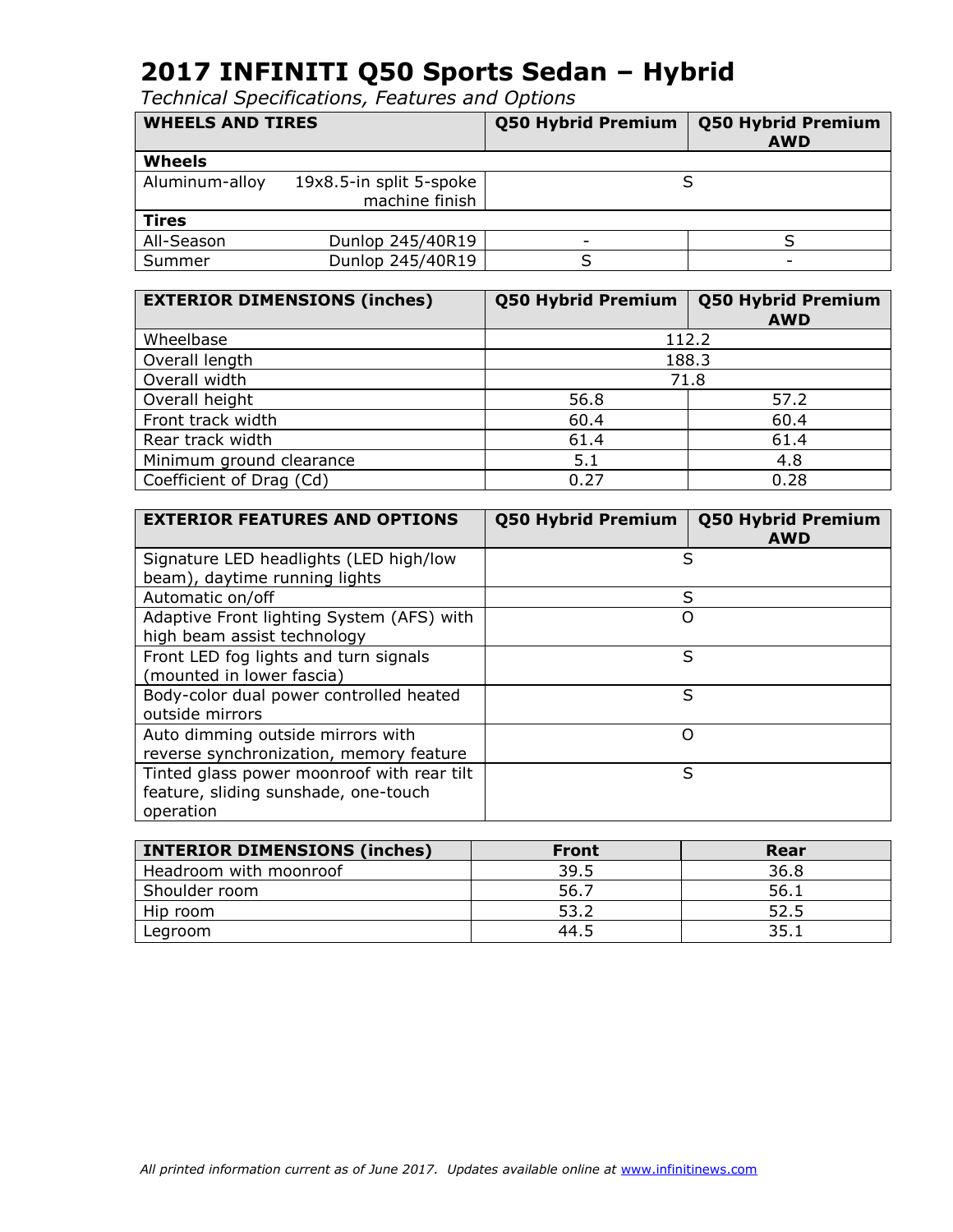| <b>INTERIOR FEATURES AND OPTIONS</b>                                              | <b>Q50 Hybrid Premium</b> | <b>Q50 Hybrid Premium</b><br><b>AWD</b> |
|-----------------------------------------------------------------------------------|---------------------------|-----------------------------------------|
| Leather-appointed seats                                                           | S                         |                                         |
| 8-way power driver's seat w/power<br>adjustable lumbar support                    | $\overline{\mathsf{s}}$   |                                         |
| 8-way power front passenger's seat                                                | $\sf S$                   |                                         |
| Leather-covered steering wheel with                                               | $\overline{\mathsf{s}}$   |                                         |
| illuminated audio and cruise control                                              |                           |                                         |
| buttons                                                                           |                           |                                         |
| Heated steering wheel                                                             | S                         |                                         |
| Fine Vision electroluminescent                                                    | S                         |                                         |
| instrumentation                                                                   |                           |                                         |
| INFINITI InTouch™ dual display system                                             | S                         |                                         |
| with upper 8" and lower 7" VGA LCD                                                |                           |                                         |
| touch screens                                                                     |                           |                                         |
| <b>INFINITI Controller</b>                                                        | S                         |                                         |
| INFINITI InTuition™: fully customizable                                           | $\overline{\mathsf{s}}$   |                                         |
| digital environment for storing driver                                            |                           |                                         |
| settings to Intelligent Key                                                       |                           |                                         |
| Maple wood trim                                                                   | S                         |                                         |
| Aluminum sill plates w/ "INFINITI" script                                         | $\overline{\mathsf{s}}$   |                                         |
| <b>Heated front seats</b>                                                         | $\sf S$                   |                                         |
| Around View <sup>®</sup> Monitor with Moving                                      | S                         |                                         |
| Object Detection (MOD)                                                            |                           |                                         |
| HomeLink® Universal Transceiver                                                   | S                         |                                         |
| Bluetooth® Hands-free Phone System                                                | $\overline{\mathsf{s}}$   |                                         |
| with hands-free text messaging                                                    |                           |                                         |
| assistant                                                                         |                           |                                         |
| Dual Zone Automatic Temperature                                                   | S                         |                                         |
| Control with microfiltration                                                      |                           |                                         |
| <b>Advanced Climate Control System</b><br>(ACCS) with Plasmacluster® air purifier | S                         |                                         |
|                                                                                   |                           |                                         |
| Rear seat reading lights<br>Memory system for driver's seat,                      | S<br>S                    |                                         |
| steering wheel and outside mirror                                                 |                           |                                         |
| Driver's seat, steering wheel and                                                 |                           |                                         |
| outside mirrors position synchronization                                          | ১                         |                                         |
| Power tilt and telescope steering wheel                                           | S                         |                                         |
| with entry/exit assist                                                            |                           |                                         |
| Rear window defroster with indicator                                              | S                         |                                         |
| light and timer                                                                   |                           |                                         |
| Illuminated entry system with time                                                | S                         |                                         |
| delay fade-out                                                                    |                           |                                         |
| Front seatback pockets                                                            | S                         |                                         |
| Cruise control w/ steering wheel                                                  | S                         |                                         |
| mounted controls                                                                  |                           |                                         |
| <b>Intelligent Cruise Control</b>                                                 | O                         |                                         |
| Locking glove compartment with light                                              | S                         |                                         |
|                                                                                   |                           |                                         |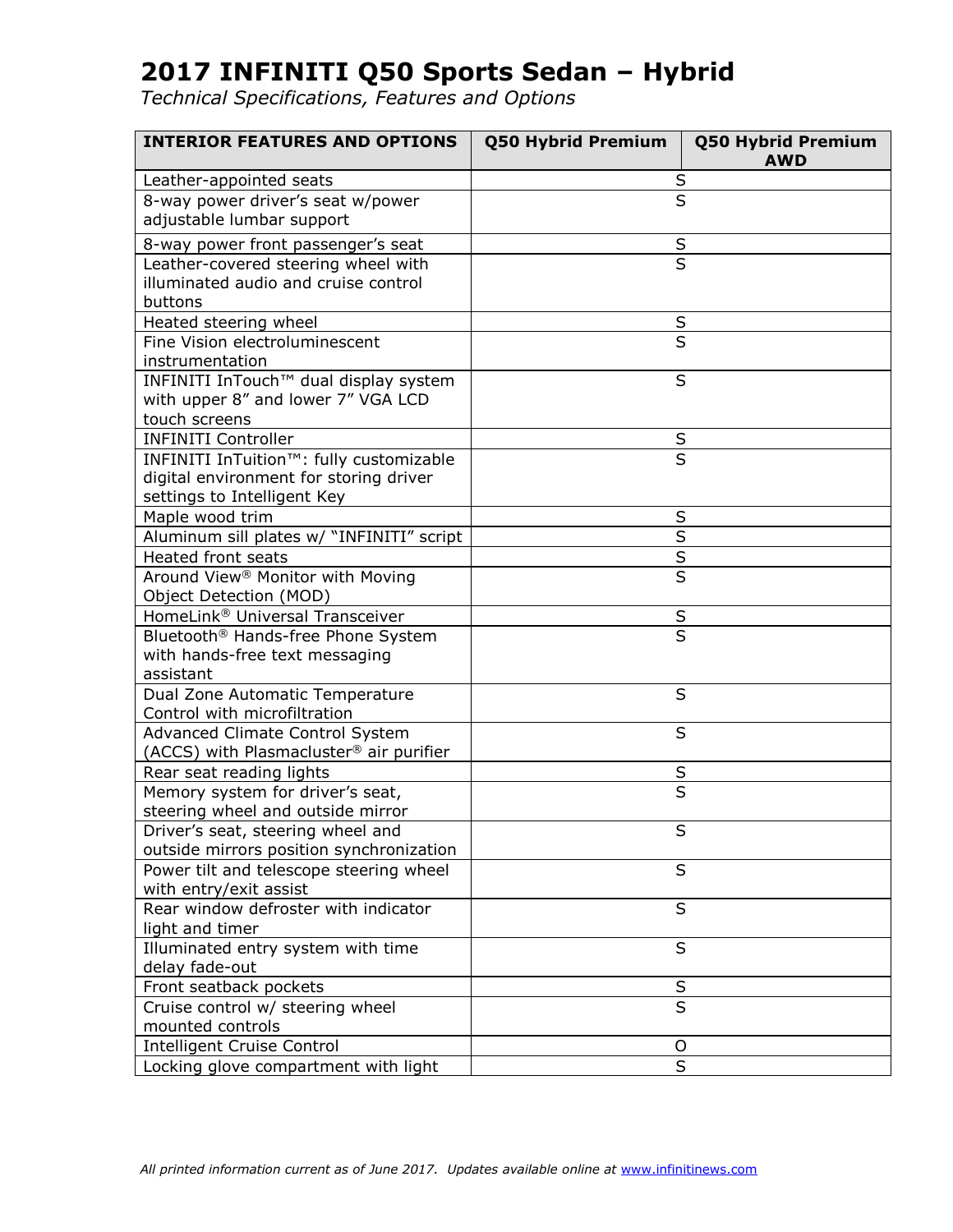| Power windows with front one-touch       | S |
|------------------------------------------|---|
| auto-up/down with auto-reverse           |   |
| feature, remote keyless entry operable   |   |
| Remote trunk release, electromagnetic    | S |
| trunk opener                             |   |
| Driver and front-passenger sun visors    | S |
| with extenders and illum. vanity mirrors |   |
| Dual overhead map lights w/ sunglasses   | S |
| holder                                   |   |
| Cup holders, 4 front, 2 rear             | S |
| INFINITI Intelligent Key system with     | S |
| push button ignition                     |   |
| Trunk illumination and hooks (4)         | S |
| <b>Active Noise Control</b>              | S |
|                                          |   |

| <b>INSTRUMENTATION</b>                |   |
|---------------------------------------|---|
| Analog speedometer,                   | S |
| tachometer, coolant                   |   |
| temperature and fuel gauges           |   |
| and white electroluminescent          |   |
| instrumentation                       |   |
| Odometer with dual trip meters        |   |
| Multi-function trip computer display  |   |
| w/instant fuel economy, driving time, |   |
| outside temperature, distance to      |   |
| empty, average speed, average fuel    |   |
| economy                               |   |
| HEV power gauge/meter                 | S |

| <b>AUDIO AND NAVIGATION SYSTEMS</b>            | Q50 Hybrid Premium | <b>Q50 Hybrid Premium</b><br><b>AWD</b> |
|------------------------------------------------|--------------------|-----------------------------------------|
| Bose <sup>®</sup> Performance Series Audio     | S                  |                                         |
| system with 16 speakers, Bose®                 |                    |                                         |
| Performance Centerpoint <sup>®</sup> simulated |                    |                                         |
| sound, CD player, RDS andMP3                   |                    |                                         |
| playback capability                            |                    |                                         |
| HD radio                                       | S                  |                                         |
| Speed sensing volume control                   | S                  |                                         |
| Two USB inputs, aux input and video            | S                  |                                         |
| input                                          |                    |                                         |
| Rear window in-glass diversity antenna         | S                  |                                         |
| SiriusXM® Satellite Radio (SiriusXM®           | S                  |                                         |
| subscription required, sold separately)        |                    |                                         |
| SiriusXM® Travel Link with access to           | S                  |                                         |
| weather, fuel prices, stocks, sports and       |                    |                                         |
| movie times (SiriusXM® subscription            |                    |                                         |
| required, sold separately) with 4-year         |                    |                                         |
| complimentary access                           |                    |                                         |
| Steering-wheel mounted audio controls          | S                  |                                         |
| <b>INFINITI Voice Recognition</b>              | S                  |                                         |
|                                                |                    |                                         |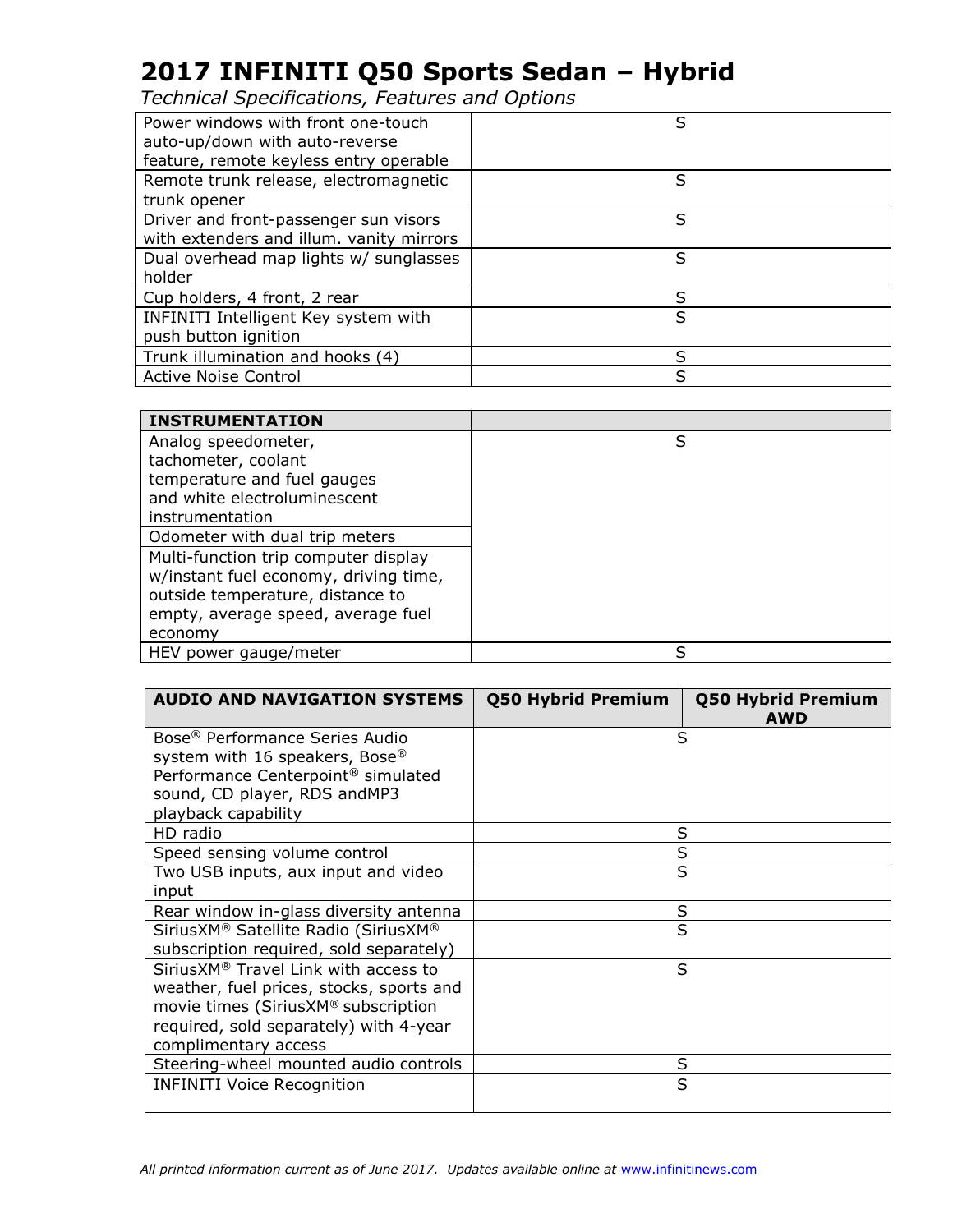| INFINITI InTouch™ with Navigation                | S |
|--------------------------------------------------|---|
| and INFINITI InTouch™ Services, with             |   |
| lane quidance and 3D building                    |   |
| graphics, voice recognition for                  |   |
| navigation functions, including one-             |   |
| shot voice destination entry, INFINITI           |   |
| InTouch <sup>™</sup> Services with six months of |   |
| safety, security and convenience                 |   |
| services, SiriusXM® Traffic, including           |   |
| real-time traffic information (SiriusXM®         |   |
| subscription required, sold separately           |   |

| <b>CAPACITIES</b>                   |       |
|-------------------------------------|-------|
| Seating capacity                    |       |
| Interior passenger volume (cu. ft.) | 100.0 |
| Trunk volume (cu. ft.)              | 9.4   |
| Fuel tank (gals.)                   | 17.8  |
| Engine oil (gts.)                   | 5.2   |
| Engine coolant (qts.)               | 11.4  |

| <b>EPA MILEAGE ESTIMATES (Actual</b><br>mileage may vary) | <b>Q50 Hybrid Premium</b><br><b>RWD</b> | <b>Q50 Hybrid Premium</b><br><b>AWD</b> |
|-----------------------------------------------------------|-----------------------------------------|-----------------------------------------|
| City                                                      |                                         | 26                                      |
| Highway                                                   | 32                                      | 30                                      |
| Combined                                                  | 29                                      | 28                                      |
| <b>EPA Classification</b>                                 | Mid-size cars                           |                                         |

| <b>CURB WEIGHTS (lbs)</b>                | <b>Q50 Hybrid Premium</b><br><b>RWD</b> | <b>Q50 Hybrid Premium</b><br><b>AWD</b> |
|------------------------------------------|-----------------------------------------|-----------------------------------------|
| Front                                    | 2,145                                   | 2,290                                   |
| Rear                                     | 1,854                                   | 1,880                                   |
| Total                                    | 3,999                                   | 4,170                                   |
| Weight distribution (% fr/rr, w/ driver) | 54/46                                   | 55/45                                   |
| GVWR (lbs.)                              | 4,960                                   | 5,159                                   |